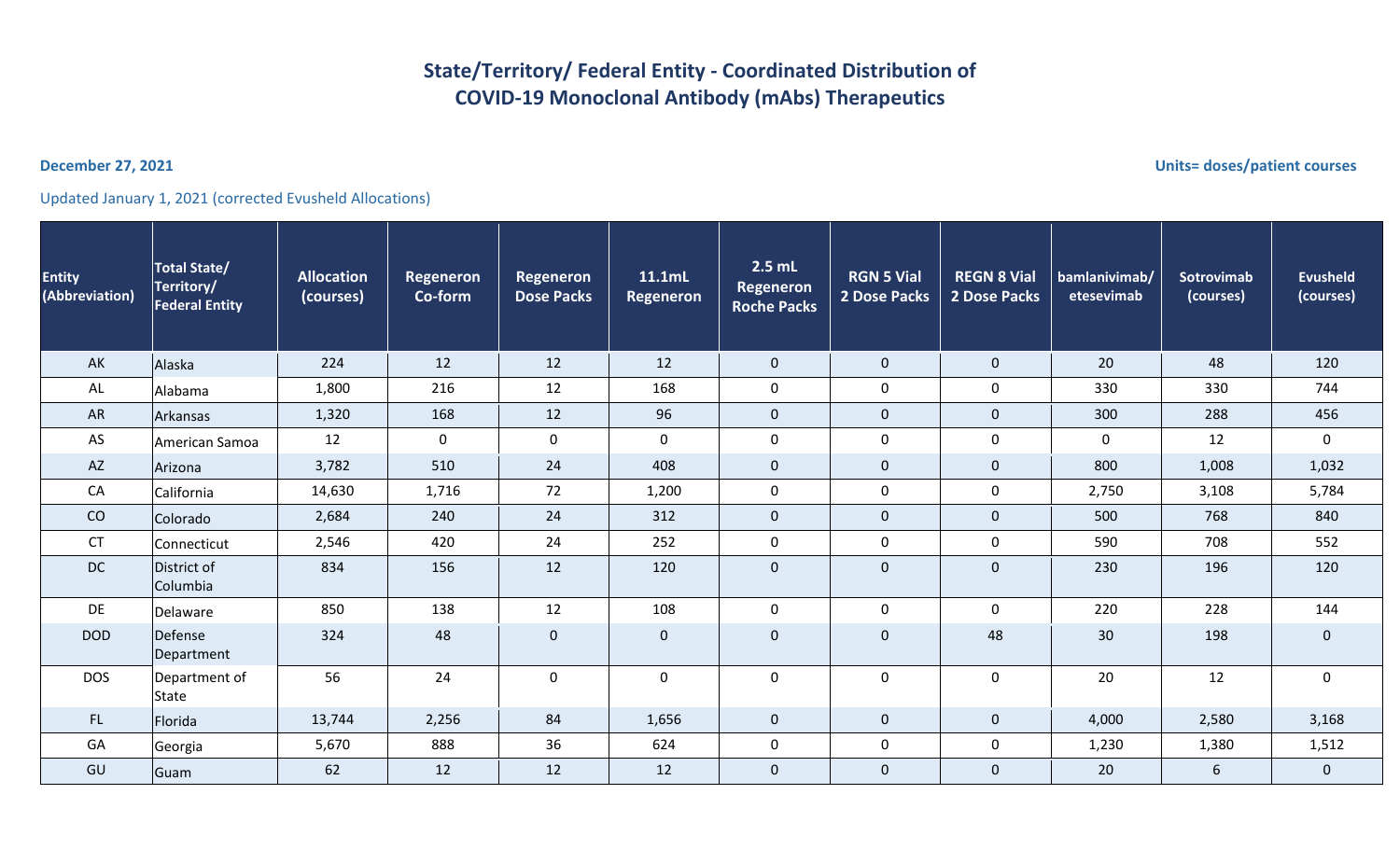| <b>Entity</b><br>(Abbreviation) | <b>Total State/</b><br>Territory/<br><b>Federal Entity</b> | <b>Allocation</b><br>(courses) | Regeneron<br>Co-form | <b>Regeneron</b><br><b>Dose Packs</b> | 11.1mL<br><b>Regeneron</b> | $2.5$ mL<br><b>Regeneron</b><br><b>Roche Packs</b> | <b>RGN 5 Vial</b><br>2 Dose Packs | <b>REGN 8 Vial</b><br>2 Dose Packs | bamlanivimab/<br>etesevimab | Sotrovimab<br>(courses) | <b>Evusheld</b><br>(courses) |
|---------------------------------|------------------------------------------------------------|--------------------------------|----------------------|---------------------------------------|----------------------------|----------------------------------------------------|-----------------------------------|------------------------------------|-----------------------------|-------------------------|------------------------------|
| H1                              | Hawaii                                                     | 818                            | 120                  | 24                                    | 108                        | $\mathsf{O}$                                       | $\mathbf 0$                       | $\mathbf 0$                        | 230                         | 120                     | 216                          |
| IA                              | lowa                                                       | 1,806                          | 264                  | 12                                    | 204                        | $\mathbf{0}$                                       | $\mathbf 0$                       | $\pmb{0}$                          | 390                         | 456                     | 480                          |
| ICE                             | Immigration and<br><b>Customs</b><br>Enforcement           | 80                             | 24                   | $\mathbf 0$                           | $\mathbf 0$                | $\mathbf 0$                                        | $\mathsf{O}$                      | 0                                  | 20                          | 36                      | $\mathbf 0$                  |
| ID                              | Idaho                                                      | 490                            | 36                   | 12                                    | 36                         | $\mathbf 0$                                        | $\overline{0}$                    | $\mathbf 0$                        | 70                          | 96                      | 240                          |
| <b>IHS</b>                      | Indian Health<br>Service                                   | 3,708                          | 300                  | $\mathsf 0$                           | $\mathbf 0$                | $\mathsf{O}$                                       | $\mathsf{O}\xspace$               | 1,500                              | $\mathbf 0$                 | 1,500                   | 408                          |
| IL.                             | <b>Illinois</b>                                            | 10,384                         | 1,692                | 60                                    | 1,236                      | $\overline{0}$                                     | $\mathbf{0}$                      | $\pmb{0}$                          | 2,560                       | 2,916                   | 1,920                        |
| IN                              | Indiana                                                    | 4,282                          | 660                  | 24                                    | 492                        | $\mathsf{O}$                                       | $\mathsf 0$                       | 0                                  | 1,000                       | 1,122                   | 984                          |
| <b>KS</b>                       | Kansas                                                     | 1,566                          | 228                  | 12                                    | 168                        | $\mathbf{0}$                                       | $\overline{0}$                    | $\mathbf 0$                        | 330                         | 396                     | 432                          |
| KY                              | Kentucky                                                   | 2,236                          | 300                  | 12                                    | 228                        | $\mathbf 0$                                        | $\mathbf 0$                       | $\mathbf 0$                        | 430                         | 594                     | 672                          |
| LA                              | Louisiana                                                  | 1,662                          | 216                  | 12                                    | 126                        | $\overline{0}$                                     | $\pmb{0}$                         | $\mathbf 0$                        | 270                         | 342                     | 696                          |
| MA                              | Massachusetts                                              | 5,804                          | 1,008                | 36                                    | 708                        | $\mathbf 0$                                        | $\mathsf{O}\xspace$               | $\mathbf 0$                        | 1,400                       | 1,596                   | 1,056                        |
| <b>MD</b>                       | Maryland                                                   | 6,630                          | 1,356                | 48                                    | 936                        | $\mathbf 0$                                        | $\mathbf 0$                       | $\mathbf 0$                        | 1,860                       | 1,518                   | 912                          |
| <b>ME</b>                       | Maine                                                      | 932                            | 108                  | 12                                    | 96                         | $\mathsf{O}$                                       | $\mathsf 0$                       | 0                                  | 170                         | 330                     | 216                          |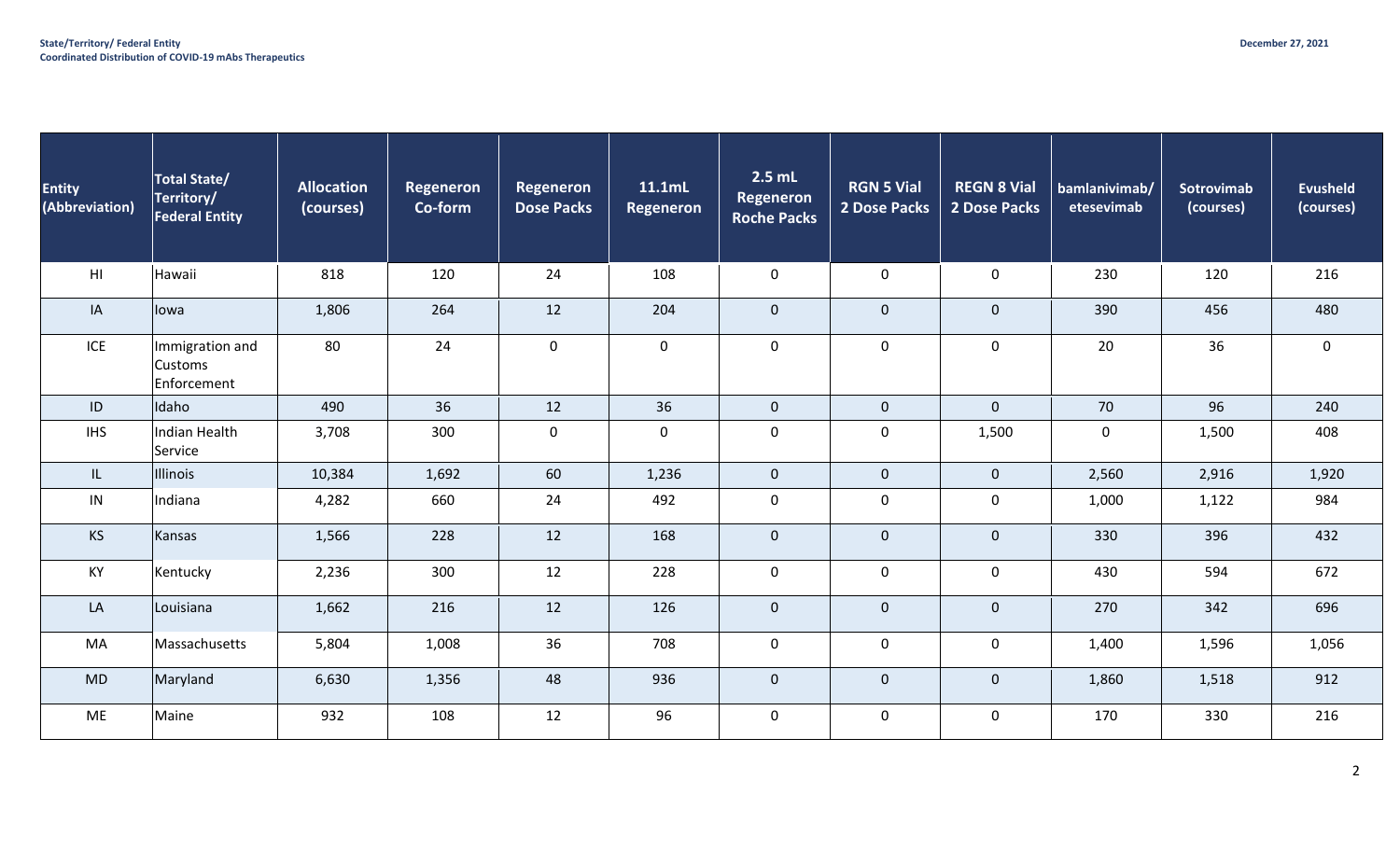| <b>Entity</b><br>(Abbreviation) | <b>Total State/</b><br>Territory/<br><b>Federal Entity</b> | <b>Allocation</b><br>(courses) | <b>Regeneron</b><br>Co-form | Regeneron<br><b>Dose Packs</b> | 11.1mL<br><b>Regeneron</b> | $2.5$ mL<br><b>Regeneron</b><br><b>Roche Packs</b> | <b>RGN 5 Vial</b><br>2 Dose Packs | <b>REGN 8 Vial</b><br>2 Dose Packs | bamlanivimab/<br>etesevimab | Sotrovimab<br>(courses) | <b>Evusheld</b><br>(courses) |
|---------------------------------|------------------------------------------------------------|--------------------------------|-----------------------------|--------------------------------|----------------------------|----------------------------------------------------|-----------------------------------|------------------------------------|-----------------------------|-------------------------|------------------------------|
| MI                              | Michigan                                                   | 6,014                          | 948                         | 36                             | 660                        | $\mathbf 0$                                        | $\mathbf 0$                       | $\pmb{0}$                          | 1,310                       | 1,572                   | 1,488                        |
| <b>MN</b>                       | Minnesota                                                  | 2,828                          | 408                         | 24                             | 276                        | $\mathsf{O}$                                       | $\mathbf 0$                       | $\mathsf 0$                        | 590                         | 714                     | 816                          |
| <b>MO</b>                       | Missouri                                                   | 3,262                          | 480                         | 24                             | 336                        | $\mathbf 0$                                        | $\mathbf 0$                       | $\mathbf 0$                        | 670                         | 840                     | 912                          |
| <b>MP</b>                       | Commonwealth of<br>the Northern<br>Mariana Islands         | 120                            | 12                          | 24                             | 12                         | $\mathbf 0$                                        | $\mathbf 0$                       | $\mathsf{O}\xspace$                | 30                          | 42                      | $\mathbf 0$                  |
| <b>MS</b>                       | Mississippi                                                | 824                            | 48                          | 12                             | 72                         | $\mathbf 0$                                        | $\mathbf 0$                       | $\pmb{0}$                          | 110                         | 126                     | 456                          |
| MT                              | Montana                                                    | 304                            | 12                          | 12                             | 12                         | $\mathbf 0$                                        | $\mathbf 0$                       | $\mathsf 0$                        | 40                          | 60                      | 168                          |
| NC                              | North Carolina                                             | 3,668                          | 444                         | 24                             | 312                        | $\mathbf 0$                                        | $\mathbf 0$                       | $\pmb{0}$                          | 620                         | 756                     | 1,512                        |
| <b>ND</b>                       | North Dakota                                               | 396                            | 48                          | 12                             | 36                         | $\mathsf{O}$                                       | $\mathsf{O}$                      | $\mathsf 0$                        | 90                          | 90                      | 120                          |
| <b>NE</b>                       | Nebraska                                                   | 852                            | 96                          | 12                             | 84                         | $\mathbf 0$                                        | $\mathbf 0$                       | $\pmb{0}$                          | 150                         | 222                     | 288                          |
| <b>NH</b>                       | New Hampshire                                              | 894                            | 132                         | 12                             | 96                         | $\mathbf 0$                                        | $\mathsf{O}\xspace$               | $\mathsf{O}\xspace$                | 180                         | 258                     | 216                          |
| <b>NJ</b>                       | New Jersey                                                 | 9,786                          | 1,920                       | 72                             | 1,320                      | $\mathbf 0$                                        | $\mathbf 0$                       | $\pmb{0}$                          | 2,640                       | 2,490                   | 1,344                        |
| <b>NM</b>                       | <b>New Mexico</b>                                          | 1,182                          | 132                         | 12                             | 120                        | $\mathsf{O}$                                       | $\mathbf 0$                       | $\mathsf{O}\xspace$                | 210                         | 396                     | 312                          |
| <b>NV</b>                       | Nevada                                                     | 1,092                          | 108                         | 12                             | 96                         | $\mathbf 0$                                        | $\mathbf 0$                       | $\pmb{0}$                          | 180                         | 264                     | 432                          |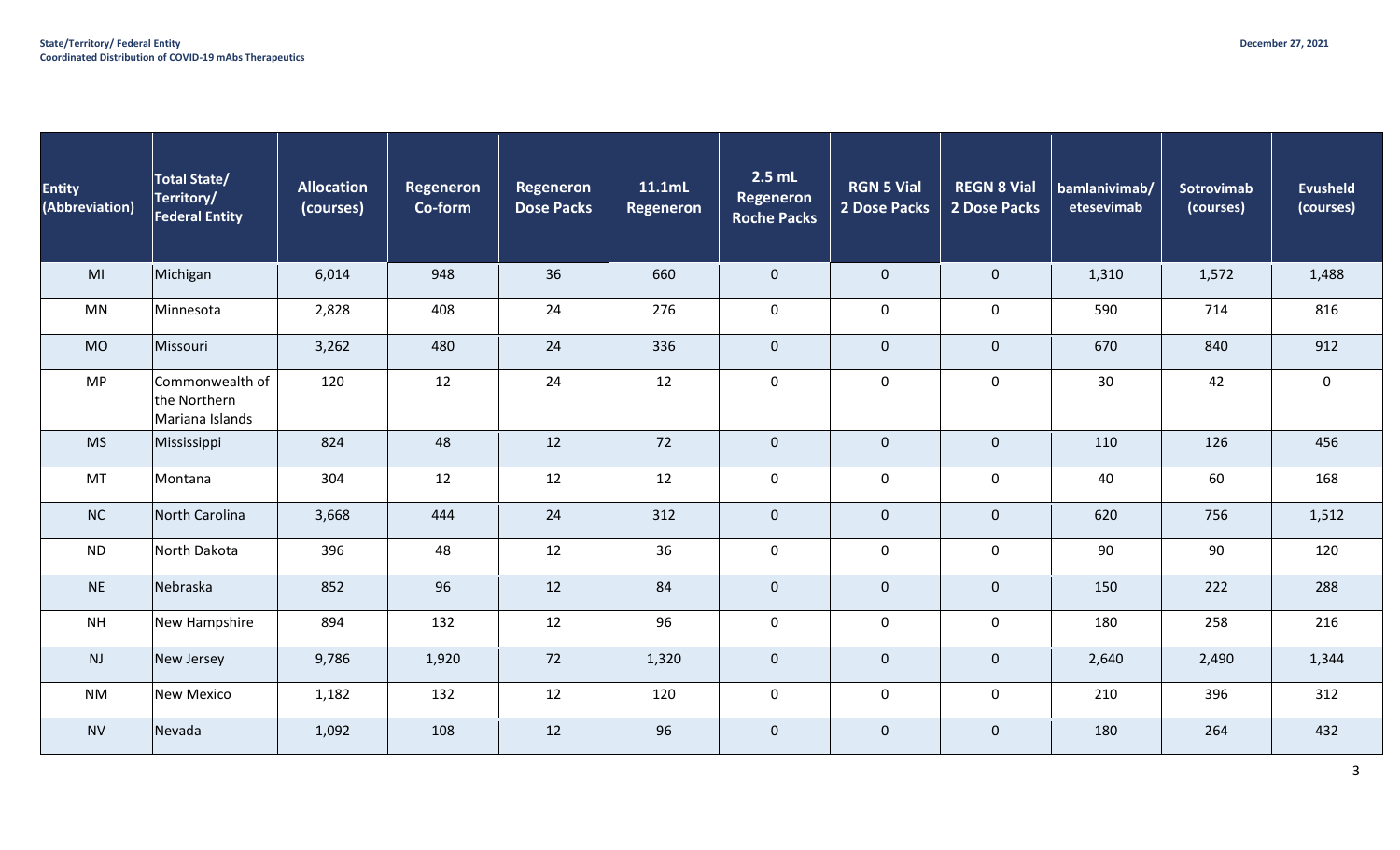| <b>Entity</b><br>(Abbreviation) | Total State/<br>Territory/<br><b>Federal Entity</b> | <b>Allocation</b><br>(courses) | Regeneron<br>Co-form | Regeneron<br><b>Dose Packs</b> | 11.1mL<br>Regeneron | $2.5$ mL<br>Regeneron<br><b>Roche Packs</b> | <b>RGN 5 Vial</b><br>2 Dose Packs | <b>REGN 8 Vial</b><br>2 Dose Packs | bamlanivimab/<br>etesevimab | <b>Sotrovimab</b><br>(courses) | <b>Evusheld</b><br>(courses) |
|---------------------------------|-----------------------------------------------------|--------------------------------|----------------------|--------------------------------|---------------------|---------------------------------------------|-----------------------------------|------------------------------------|-----------------------------|--------------------------------|------------------------------|
| <b>NY</b>                       | New York                                            | 21,828                         | 4,320                | 144                            | 2,928               | $\mathbf 0$                                 | $\mathsf{O}\xspace$               | $\pmb{0}$                          | 5,880                       | 5,580                          | 2,976                        |
| OH                              | Ohio                                                | 11,484                         | 2,076                | 72                             | 1,428               | $\mathbf 0$                                 | $\mathbf 0$                       | $\mathsf{O}\xspace$                | 2,850                       | 3,306                          | 1,752                        |
| OK                              | Oklahoma                                            | 1,806                          | 252                  | 12                             | 192                 | $\mathsf{O}$                                | $\mathbf 0$                       | $\mathbf 0$                        | 360                         | 414                            | 576                          |
| <b>OR</b>                       | Oregon                                              | 1,208                          | 108                  | 12                             | 96                  | $\mathbf 0$                                 | $\mathbf{0}$                      | $\pmb{0}$                          | 170                         | 198                            | 624                          |
| PA                              | Pennsylvania                                        | 9,322                          | 1,584                | 60                             | 1,092               | $\mathbf 0$                                 | $\mathbf 0$                       | $\mathbf 0$                        | 2,170                       | 2,472                          | 1,944                        |
| PR                              | Puerto Rico                                         | 2,414                          | 492                  | 24                             | 300                 | $\mathbf 0$                                 | $\pmb{0}$                         | $\pmb{0}$                          | 710                         | 360                            | 528                          |
| R <sub>l</sub>                  | Rhode Island                                        | 950                            | 156                  | 12                             | 120                 | $\mathsf{O}$                                | $\pmb{0}$                         | $\pmb{0}$                          | 230                         | 264                            | 168                          |
| <b>SC</b>                       | South Carolina                                      | 1,706                          | 204                  | 12                             | 120                 | $\mathbf 0$                                 | $\pmb{0}$                         | $\mathsf{O}\xspace$                | 290                         | 336                            | 744                          |
| SD                              | South Dakota                                        | 444                            | 36                   | 12                             | 60                  | $\mathsf{O}$                                | $\pmb{0}$                         | $\pmb{0}$                          | 90                          | 102                            | 144                          |
| <b>TN</b>                       | Tennessee                                           | 3,030                          | 420                  | 24                             | 300                 | $\mathbf 0$                                 | $\pmb{0}$                         | $\mathsf{O}\xspace$                | 600                         | 678                            | 1,008                        |
| <b>TX</b>                       | Texas                                               | 10,186                         | 1,260                | 48                             | 888                 | $\mathsf{O}$                                | 0                                 | $\mathbf 0$                        | 1,750                       | 2,280                          | 3,960                        |
| UT                              | Utah                                                | 2,014                          | 588                  | 12                             | 96                  | $\mathbf 0$                                 | $\mathbf{0}$                      | $\mathsf{O}\xspace$                | 550                         | 360                            | 408                          |
| VA                              | Virginia                                            | 4,876                          | 768                  | 36                             | 540                 | $\mathsf{O}$                                | $\mathsf{O}\xspace$               | $\pmb{0}$                          | 1,060                       | 1,200                          | 1,272                        |
| <b>VHA</b>                      | Veteran's Health<br>Administration                  | 2,394                          | $\mathbf 0$          | $\mathbf{0}$                   | 300                 | $\mathbf 0$                                 | $\pmb{0}$                         | $\mathsf{O}\xspace$                | 600                         | 198                            | 1,296                        |
| VI                              | Virgin Islands                                      | 74                             | 12                   | 12                             | $\mathbf 0$         | $\mathbf 0$                                 | $\mathbf 0$                       | $\mathbf 0$                        | 20                          | 6                              | 24                           |
| VT                              | Vermont                                             | 318                            | 12                   | 12                             | 36                  | $\mathbf 0$                                 | $\pmb{0}$                         | $\mathsf{O}\xspace$                | 60                          | 78                             | 120                          |
| WA                              | Washington                                          | 2,458                          | 264                  | 36                             | 192                 | $\mathsf{O}$                                | $\mathsf{O}\xspace$               | $\pmb{0}$                          | 400                         | 462                            | 1,104                        |